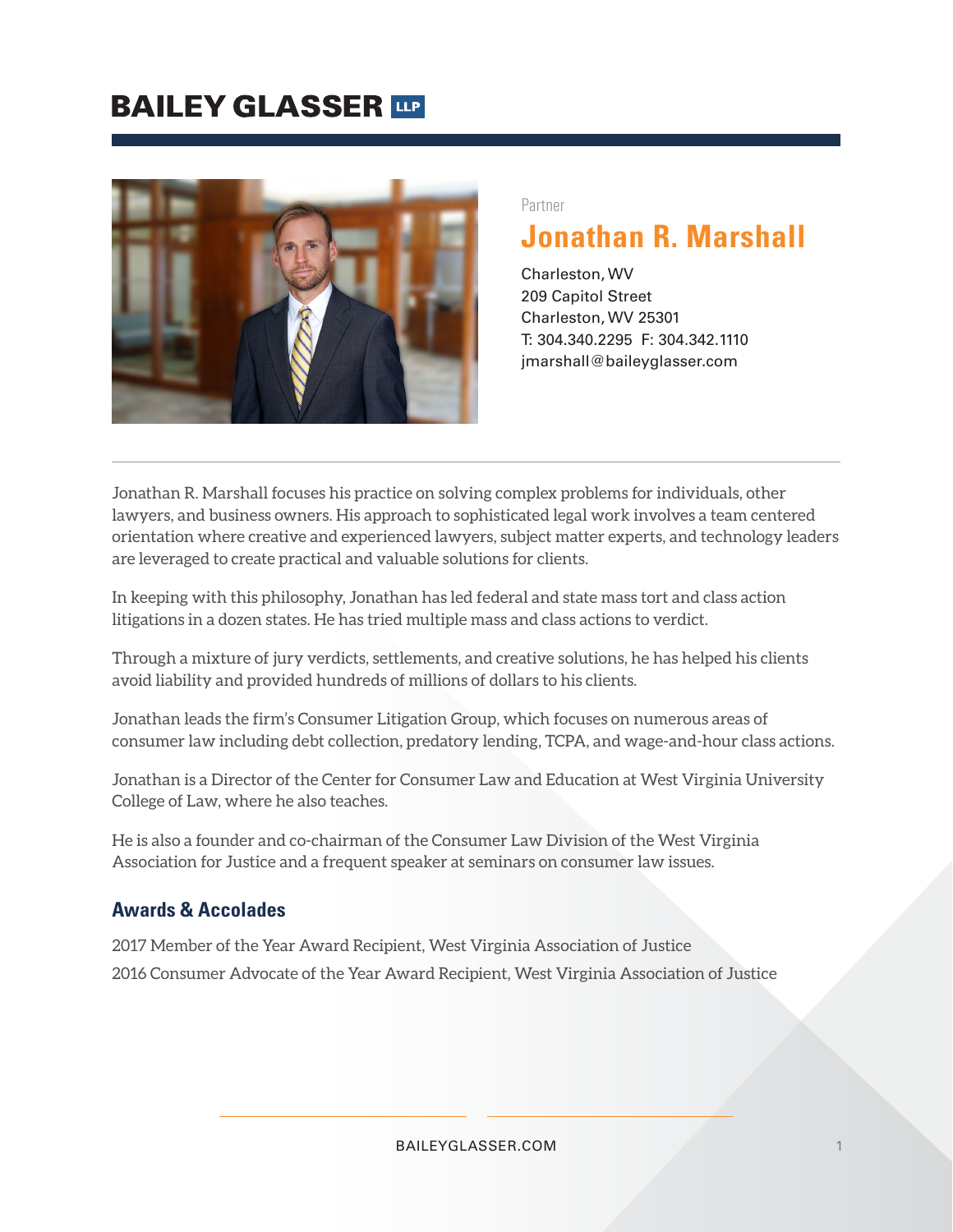## **BAILEY GLASSER THE**

JONATHAN R. MARSHALL

### **Practice Areas**

Appellate and Supreme Court Practice Arbitration & Dispute Resolution Banking & Financial Services Class Actions Commercial Litigation Consumer Litigation Electronically Stored Information (ESI) Energy - Oil & Gas Institutional Abuse & Neglect Labor & Employment MDL Panels Sexual Abuse & Harassment Telephone Consumer Protection Act (TCPA)

### **Education**

J.D., West Virginia University College of Law, 2007, Order of the Coif B.A., West Virginia University, 2003, *summa cum laude,* Phi Beta Kappa, Outstanding Senior

### **Admissions**

West Virginia Illinois US Supreme Court US Court of Appeals for the Fourth Circuit US District Court, Northern District of West Virginia US District Court, Southern District of West Virginia US District Court, Northern District of Illinois US District Court, District of Colorado US District Court, Northern District of Florida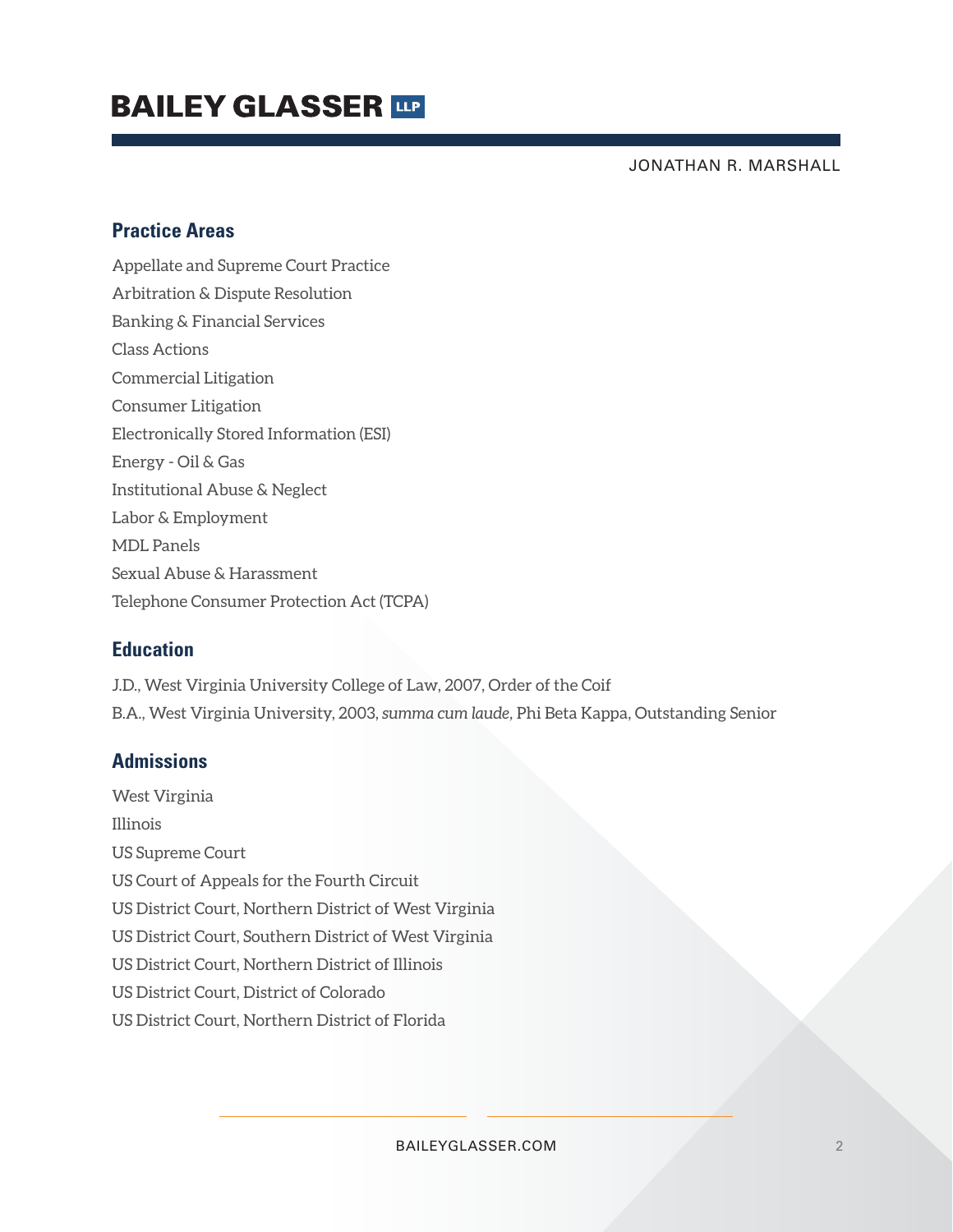JONATHAN R. MARSHALL

US Bankruptcy Court, Northern District of West Virginia US Bankruptcy Court, Southern District of West Virginia

### **Representative Matters**

- Served as class counsel in approved class settlements totaling more than \$100 million, in dozens of state and federal cases; successfully litigated cases involving a range of consumer issues including predatory lending, debt collection, loan origination, and TCPA claims
- *Exemplar recent contested cases include*: *Dijkstra v. Carenbauer* (N.D. W. Va.) (court awarded class more than \$2.6 million after granting affirmative summary judgment in mortgage loan case alleging violations of the West Virginia Consumer Credit and Protection Act; settled on appeal)
- *Alig v. Quicken* (N.D. W. Va.) (court certified class and awarded each class member \$3,500 for defendant's practice of sending appraisers estimated home values; presently on appeal)
- Exemplar loan servicing cases settled in last two years include: Henry v. Ocwen (class action settlement for \$1.975 million in case alleging debt collection violations under West Virginia Consumer Credit and Protection Act); *Perez v. Figi's* (S.D. W. Va.) (same; \$1.7 million settlement); *Snuffer v. Liberty University,* (Circuit Court of Raleigh County, W. Va.) (same; more than \$1.947 million settlement); *Cox v. BB&T Co.* (S.D. W. Va.) (same; \$861,355 settlement)
- *Additional high-stakes class settlements include: Dunlap v. Wells Fargo* (Circuit Court of Lincoln County, West Virginia) (consumer class action resulting in \$9 million cash settlement, plus millions of dollars in debt relief, interest rate reductions and credit repair provided as part of the settlement); *In re Monitronics* (N.D. W. Va.) (\$28 million TCPA class action settlement)
- Led more than 45 certified wage and hour class actions
- Negotiated confidential resolutions to more than 50 high-stakes contractual disputes among business owners over a three-month period
- Tried a West Virginia flood case to a verdict of over \$1 million, and on appeal changed the measure of damages for real property law that had been West Virginia law for over three decades, a victory for successful West Virginia landowners

### **News & Insights**

18 Bailey Glasser Lawyers Named To *The Best Lawyers in America* 2022 Guide 08.23.2021

West Virginia Record: WVAJ Appoints Charleston Attorney As New President 07.19.2021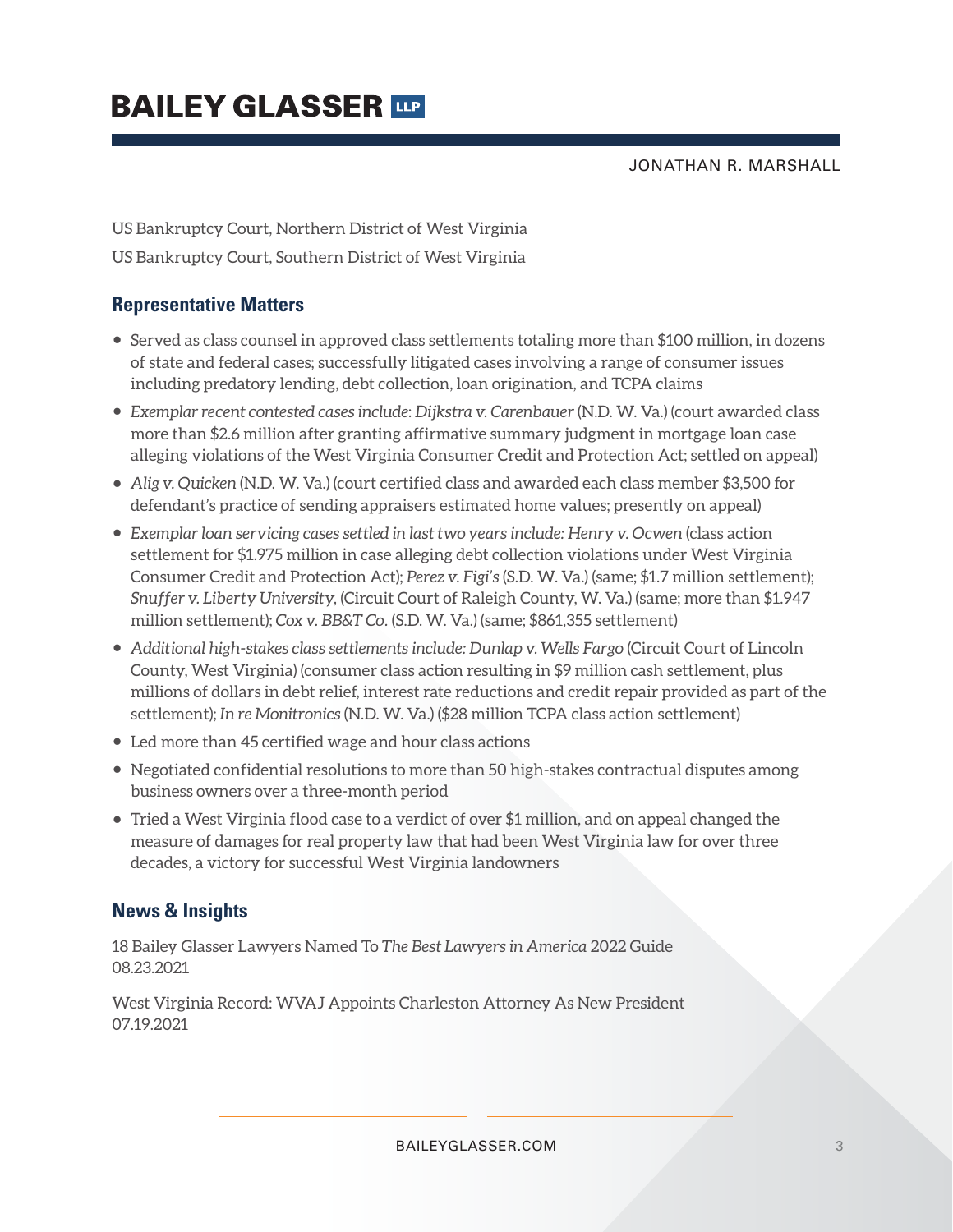#### JONATHAN R. MARSHALL

WVNews: Charleston Attorney Named President Of State Association For Justice 06.13.2021

West Virginia Supreme Court Affirms Lower Court's Ruling on Denial of Motion to Compel Arbitration 06.01.2021

Bailey Glasser Welcomes Will Flynn to Consumer Litigation Practice 09.15.2020

Bailey Glasser Lawyers Named to 2021 Best Lawyers 08.20.2020

US Court of Appeals Affirms District Court's Ruling Denying Motion to Compel Arbitration 06.09.2020

Bailey Glasser Welcomes Star Summer Associates 05.18.2020

Debt Obligation Assistance During the COVID-19 Pandemic 03.27.2020

Four Bailey Glasser Lawyers Appointed To Public Justice Class Action Preservation Project Committee 10.09.2019

Class-Action Lawsuit Filed Against Equifax Over Security Breach 09.26.2017

Monitronics Agrees To \$28 Million Settlement In Robocall Case 09.08.2017

Judge Makes MultiMillion-Dollar Class Award in Quicken Loan Case 07.21.2017

Jonathan Marshall Presenting at Upcoming NACA Webinar 06.22.2017

Jonathan Marshall Receives West Virginia Association for Justice Member of the Year Award 06.12.2017

Federal Judge Certifies Class In Venture Data Telemarketing Case 06.08.2017